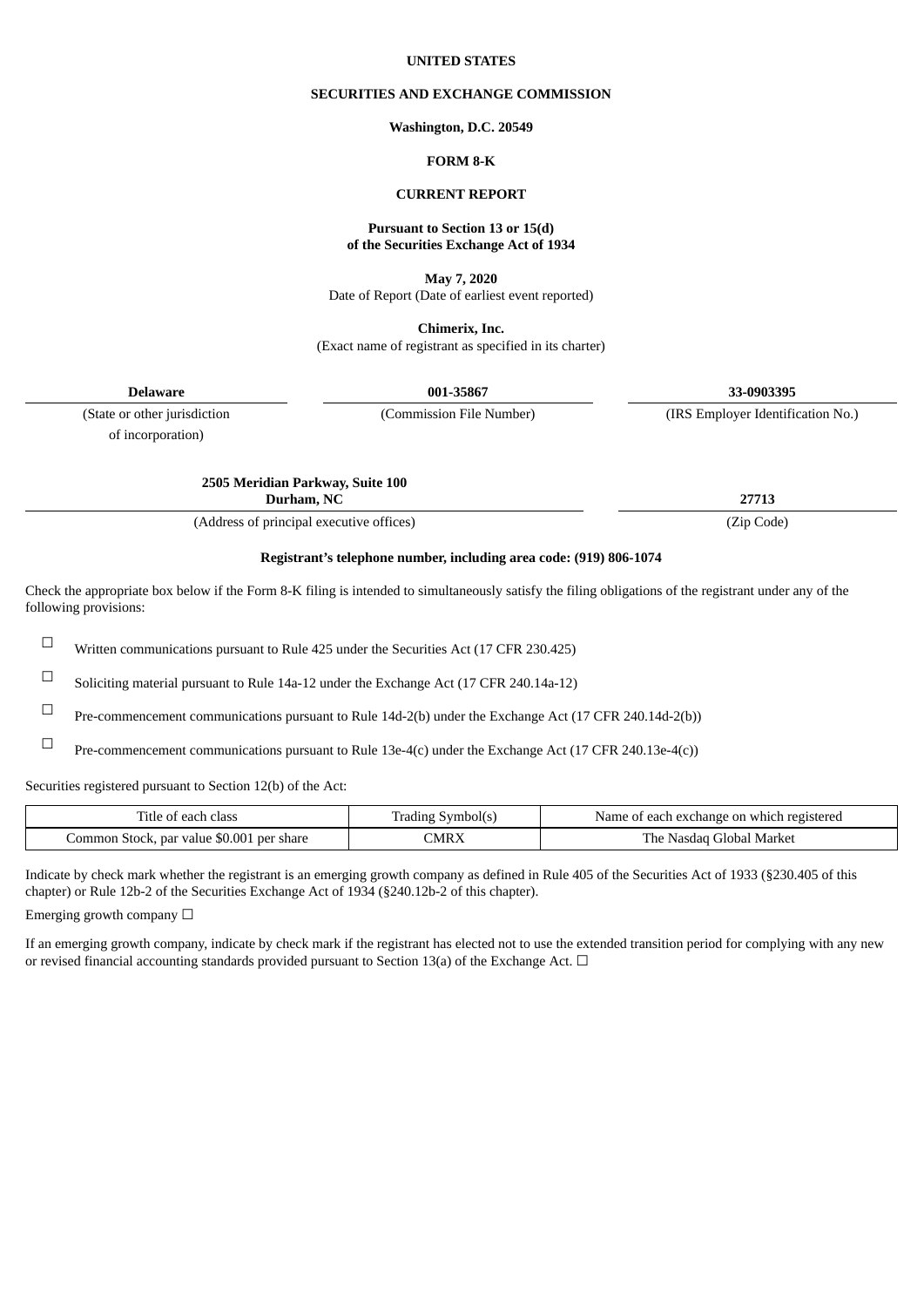### **Item 2.02 Results of Operations and Financial Condition.**

On May 7, 2020, we announced our financial results for the first quarter ended March 31, 2020 in the press release attached hereto as Exhibit 99.1 and incorporated herein by reference.

The information in this Item 2.02 and the attached Exhibit 99.1 is being furnished and shall not be deemed "filed" for the purposes of Section 18 of the Securities and Exchange Act of 1934, as amended, or otherwise subject to the liabilities of that Section. The information in this Item 2.02 and the attached Exhibit 99.1 shall not be incorporated by reference into any registration statement or other document pursuant to the Securities Act of 1933, as amended.

### **Item 9.01 Financial Statements and Exhibits.**

# (d)Exhibits

| Exhibit No.   | Description                                        |
|---------------|----------------------------------------------------|
| 99.1<br>$  -$ | Press Release of Chimerix, Inc. dated May 7, 2020. |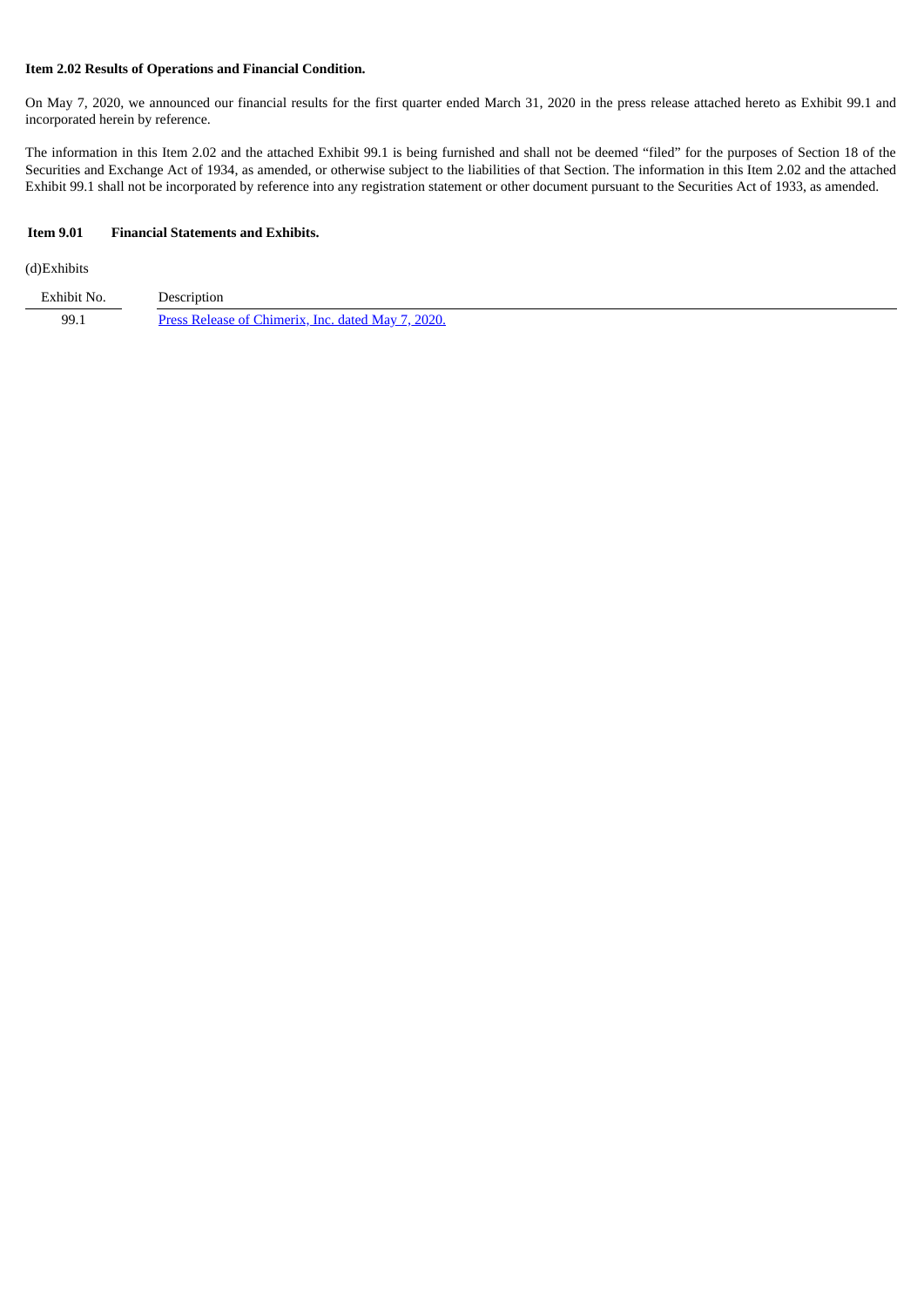### **SIGNATURES**

Pursuant to the requirements of the Securities Exchange Act of 1934, the Registrant has duly caused this report to be signed on its behalf by the undersigned hereunto duly authorized.

# **Chimerix, Inc.**

Dated: May 7, 2020

By: /s/ Michael T. Andriole

Michael T. Andriole Chief Business and Financial Officer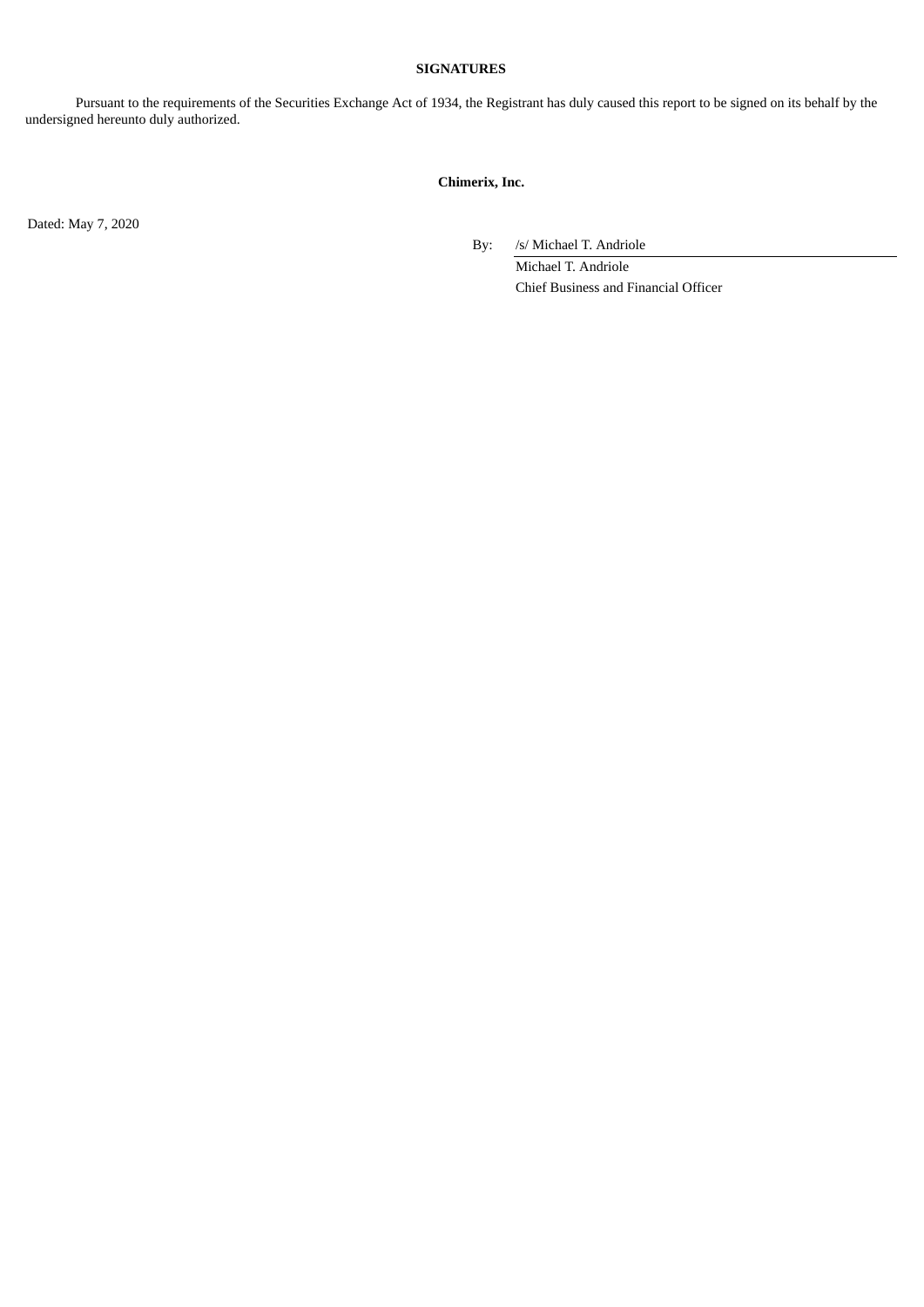<span id="page-3-0"></span>

# **Chimerix Reports First Quarter 2020 Financial Results and Provides Operational Update**

DSTAT Explored as a Potential Novel Treatment for the Current Pandemic While an NDA is Being Prepared for *Brincidofovir to Address a Potential Future Pandemic*

**DURHAM, NC, May 7, 2020** -- Chimerix, Inc. (Nasdaq:CMRX), a biopharmaceutical company focused on accelerating the development of medicines to treat cancer and other serious diseases, today reported financial results for the first quarter ended March 31, 2020 and provided an operational update.

"Responding to the COVID-19 global pandemic, we recently announced our accelerated program for dociparstat sodium (DSTAT) to combat acute lung injury (ALI) in COVID-19 patients," stated Mike Sherman, Chief Executive Officer of Chimerix. "As we've learned more about the manifestations of COVID-19 and how it causes death in the most serious cases, it has become clear that DSTAT's mechanisms may be uniquely positioned to address multiple aspects of the virus' progression, including ALI and coagulative disorders that have led to a number of other conditions, including amputations, pulmonary embolisms and stroke. As a result, DSTAT has the potential to prevent the disease progression necessitating the use of mechanical ventilation, improve survival and potentially accelerate recovery."

"Given the urgent need for effective treatments for COVID-19 related ALI, we expect to begin dosing patients in this Phase 2/3 clinical trial this month, with data from the first safety cohort from the Phase 2 portion of the study to be available in the second half of this year.

"The COVID-19 pandemic has also highlighted the importance of our global preparedness for a variety of viral outbreaks. Chimerix has been at the forefront of these measures working with the U.S. government to develop brincidofovir (BCV) for smallpox. Preparing BCV for the U.S. Strategic National Stockpile (SNS) is a critical element to protect the population from this deadly virus, whether a potential outbreak occurs naturally or through a bioterror attack. To that end, we were very pleased to receive the U.S. Food and Drug Administration's (FDA) clearance to initiate a rolling New Drug Application (NDA) for BCV as a medical countermeasure for smallpox. We look forward to finalizing our submission mid-year and to a potential procurement contract to enable the addition of BCV to the SNS," added Mr. Sherman.

# **Recent Highlights**

- Received clearance from the FDA for a rolling submission of its NDA for the approval of BCV as a medical countermeasure for smallpox
- Received clearance from the FDA to initiate a Phase 2/3 Study of DSTAT in ALI patients with COVID-19
- Received clearance from the FDA to initiate a Phase 3 trial of DSTAT in Acute Myeloid Leukemia (AML) based on review of final protocol.

# **Expected Upcoming Milestones**

- Completion of NDA submission of BCV mid-2020
- Completion of Phase 2 portion of DSTAT trial in COVID-19 in second half of 2020
- Initiation of Phase 3 trial of DSTAT in first line AML
- Potential procurement agreement for BCV prior to FDA decision on smallpox NDA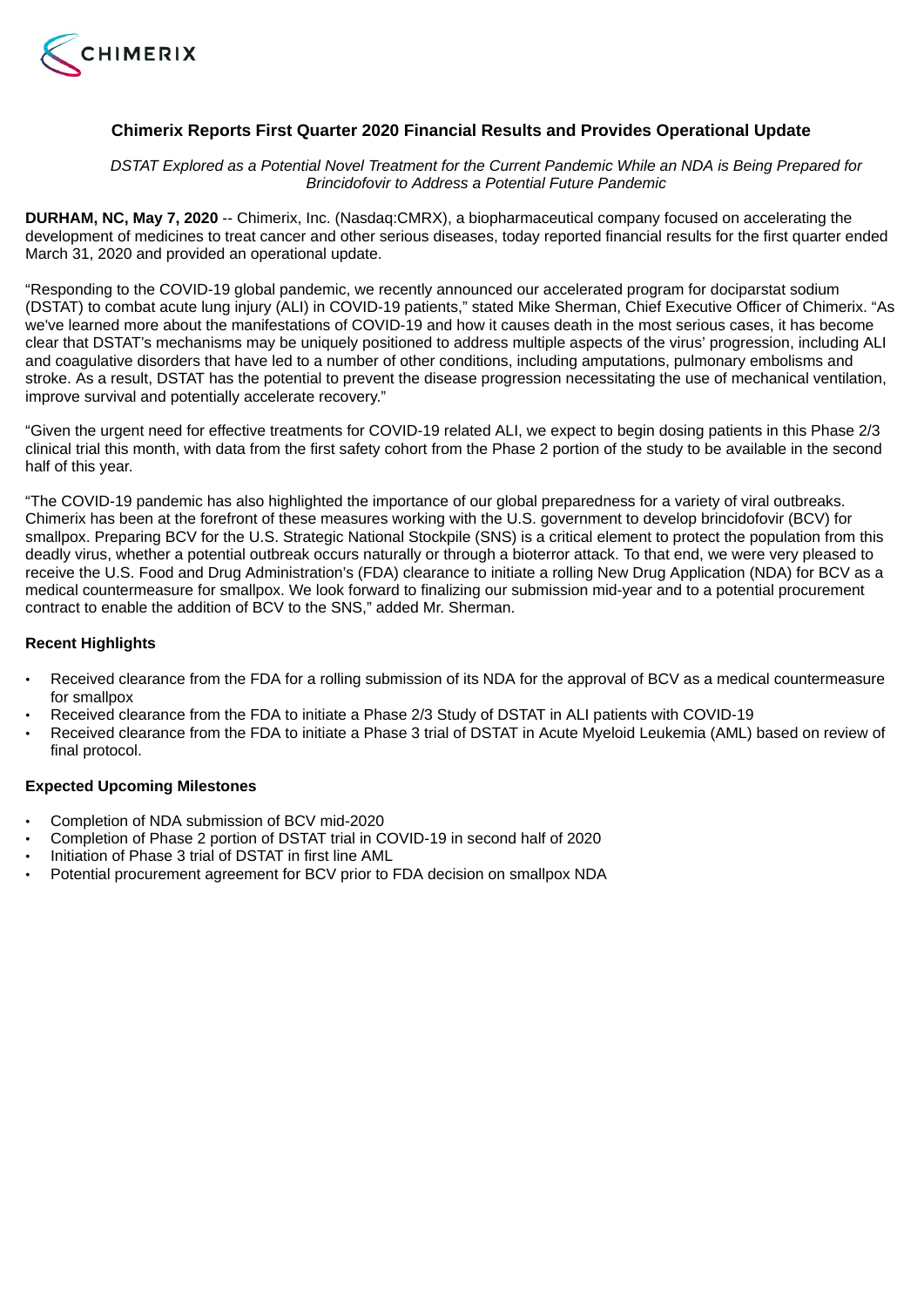- FDA decision on BCV smallpox NDA in 2021
- Completion of manufacturing of approximately \$100 million of BCV product for SNS by mid-2021.

The company previously announced a plan to initiate a Phase 3 clinical study of DSTAT for the treatment of AML in 2020 and has subsequently announced its delay due to the ongoing COVID-19 pandemic. The Company's current operational focus is on executing the DSTAT study in ALI patients with COVID-19. Next steps on the proposed AML study will be determined in the coming months.

### **First Quarter 2020 Financial Results**

Chimerix reported a net loss of \$10.4 million, or \$0.17 per basic and diluted share, for the first quarter of 2020. During the same period in 2019, Chimerix recorded a net loss of \$17.7 million, or \$0.35 per basic and diluted share.

Revenues for the first quarter of 2020 decreased to \$1.2 million, compared to \$2.4 million for the same period in 2019.

Research and development expenses decreased to \$8.9 million for the first quarter of 2020, compared to \$13.5 million for the same period in 2019.

General and administrative expenses decreased to \$3.2 million for the first quarter of 2020, compared to \$7.7 million for the same period in 2019.

Loss from operations was \$10.9 million for the first quarter of 2020, compared to a loss from operations of \$18.8 million for the same period in 2019.

Chimerix's balance sheet at March 31, 2020 included \$103.0 million of capital available to fund operations, no debt, and approximately 61.9 million outstanding shares of common stock. The Company expects to end the year with approximately \$70 million in cash and cash equivalents at the end of 2020.

# **About Chimerix**

Chimerix is a development-stage biopharmaceutical company dedicated to accelerating the advancement of innovative medicines that make a meaningful impact in the lives of patients living with cancer and other serious diseases. Its two clinicalstage development programs are dociparstat sodium (DSTAT) and brincidofovir (BCV).

Dociparstat sodium is a potential first-in-class glycosaminoglycan compound derived from porcine heparin that has low anticoagulant activity. In vitro and in vivo animal model data support DSTAT's potential to reduce the inflammation and cellular infiltration associated with acute lung injury and address coagulation disorders associated with COVID-19 pathology (HMGB1 and PF4). Separately, DSTAT inhibits the activities of several key proteins implicated in the viability of AML blasts and leukemic stem cells in the bone marrow during chemotherapy (e.g., CXCL12, selectins, HMGB1, elastase). Randomized AML Phase 2 data suggest that DSTAT may also accelerate platelet recovery post-chemotherapy via inhibition of PF4, a negative regulator of platelet production that impairs platelet recovery following chemotherapy. The company is conducting a randomized, doubleblind, placebo-controlled, Phase 2/3 trial to determine the safety and efficacy of DSTAT in adults with severe COVID-19 who are at high risk of respiratory failure. The Phase 2 portion of the study will enroll 24 subjects to confirm the maximum safe dose and will then expand by an additional 50 patients (74 total) at the selected dose. A formal analysis of all endpoints, including supportive biomarkers will be performed at the conclusion of the Phase 2 portion of the study. Contingent upon positive results, the Phase 3 portion of the study will enroll approximately 450 subjects.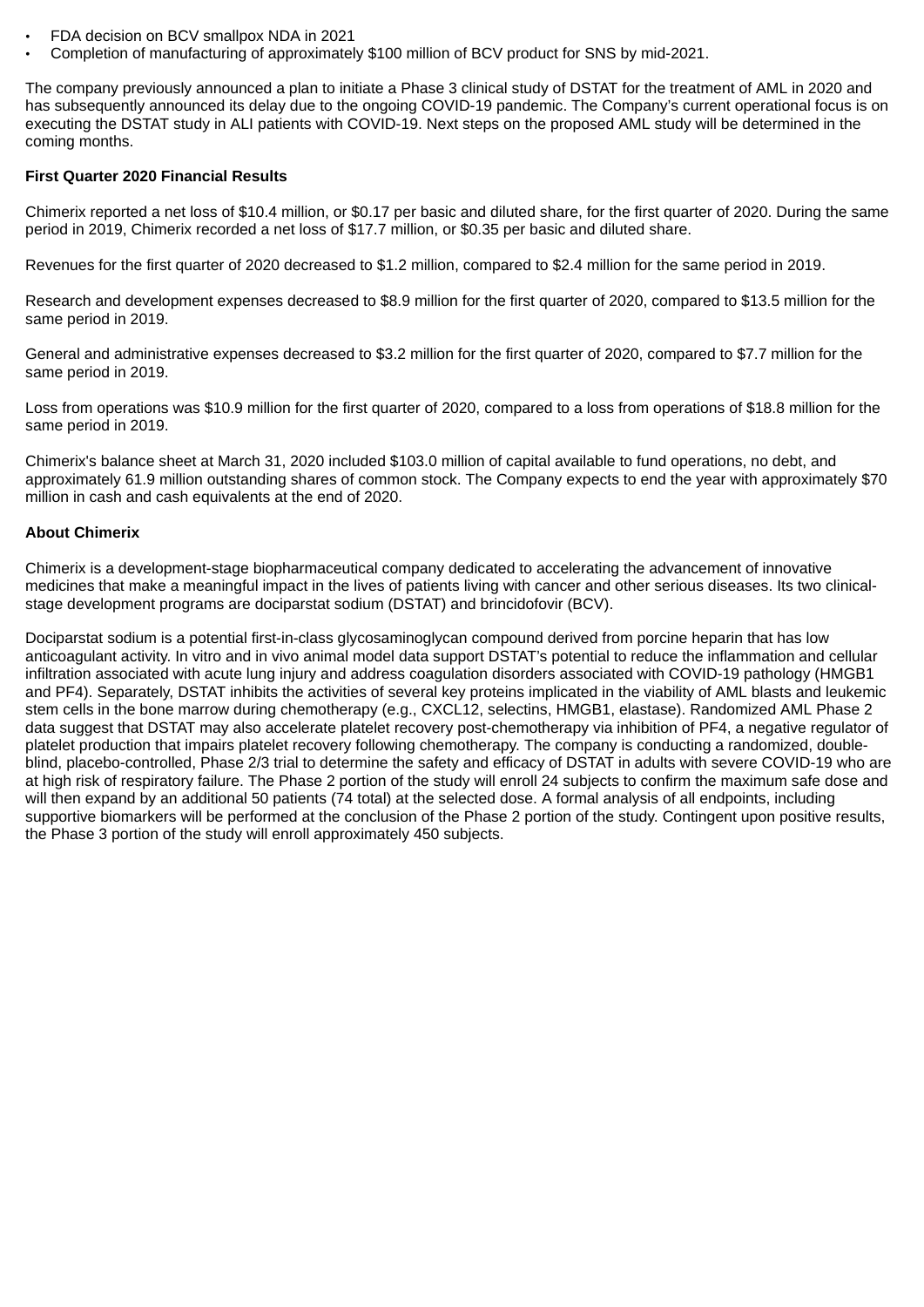BCV is an antiviral drug candidate in development as a medical countermeasure for smallpox. For further information, please visit the Chimerix website, www.chimerix.com.

# **Forward-Looking Statements**

This press release contains forward-looking statements within the meaning of the Private Securities Litigation Reform Act of 1995 that are subject to risks and uncertainties that could cause actual results to differ materially from those projected. Forwardlooking statements include those relating to, among other things, the mechanism of action of DSTAT and its potential in ALI patients with COVID-19; Chimerix's ability to develop DSTAT, including the initiation of a Phase 2/3 clinical trial for DSTAT as a potential treatment for ALI associated with COVID-19; Chimerix's ability to submit and/or obtain regulatory approvals for DSTAT and BCV; and the timing and receipt of a potential procurement contract for BCV in smallpox. Among the factors and risks that could cause actual results to differ materially from those indicated in the forward-looking statements are risks that DSTAT may not achieve the endpoints of the Phase 2/3 clinical trial; risks that DSTAT or BCV may not obtain regulatory approval from the FDA or such approval may be delayed or conditioned; risks that development activities related to DSTAT may not be completed on time or at all; risks that Chimerix may not receive a procurement contract for BCV for smallpox in a timely manner or at all; Chimerix's reliance on a sole source third-party manufacturer for drug supply; risks that ongoing or future trials may not be successful or replicate previous trial results, or may not be predictive of real-world results or of results in subsequent trials; risks and uncertainties relating to competitive products and technological changes that may limit demand for our drugs; risks that our drugs may be precluded from commercialization by the proprietary rights of third parties; and additional risks set forth in the Company's filings with the Securities and Exchange Commission. These forward-looking statements represent the Company's judgment as of the date of this release. The Company disclaims, however, any intent or obligation to update these forwardlooking statements.

## **CONTACT:**

Investor Relations: Michelle LaSpaluto 919-972-7115 ir@chimerix.com

Will O'Connor Stern Investor Relations 212-362-1200 Will@sternir.com

Media Contact David Schull Russo Partners 858-717-2310 David.Schull@russopartnersllc.com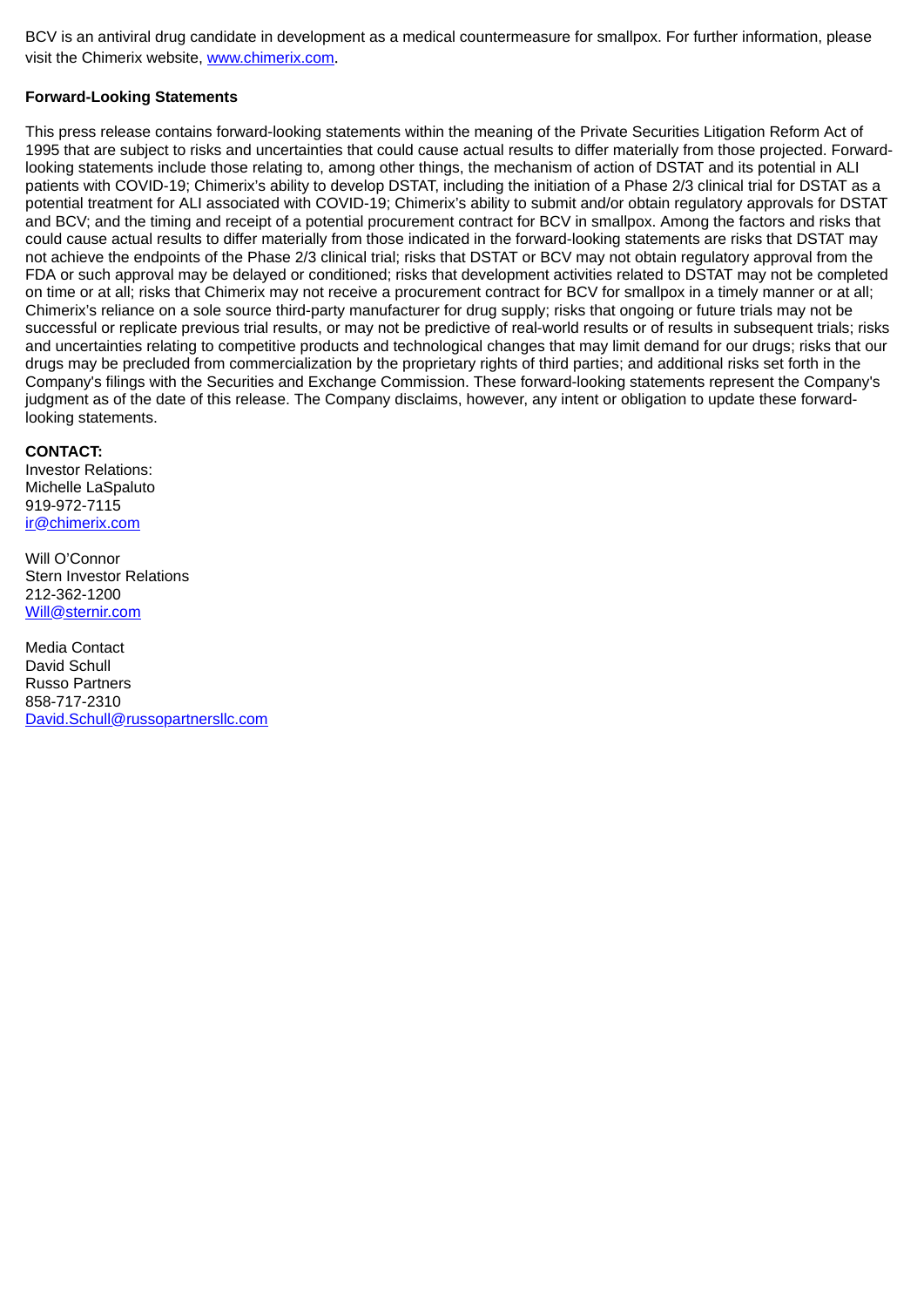### **CHIMERIX, INC. CONSOLIDATED BALANCE SHEETS (in thousands, except share and per share data) (unaudited)**

|                                                                                                                                                                                                                |              | <b>March 31, 2020</b> |                | December 31,<br>2019 |
|----------------------------------------------------------------------------------------------------------------------------------------------------------------------------------------------------------------|--------------|-----------------------|----------------|----------------------|
| <b>ASSETS</b>                                                                                                                                                                                                  |              |                       |                |                      |
| Current assets:                                                                                                                                                                                                |              |                       |                |                      |
| Cash and cash equivalents                                                                                                                                                                                      | \$           | 24,553                | $\mathfrak{S}$ | 16,901               |
| Short-term investments, available-for-sale                                                                                                                                                                     |              | 78,469                |                | 96,574               |
| Accounts receivable                                                                                                                                                                                            |              | 1,079                 |                | 1,233                |
| Prepaid expenses and other current assets                                                                                                                                                                      |              | 2,639                 |                | 3,385                |
| Total current assets                                                                                                                                                                                           |              | 106,740               |                | 118,093              |
| Property and equipment, net of accumulated depreciation                                                                                                                                                        |              | 435                   |                | 540                  |
| Operating lease right-of-use assets                                                                                                                                                                            |              | 578                   |                | 709                  |
| Other long-term assets                                                                                                                                                                                         |              | 16                    |                | 34                   |
| <b>Total assets</b>                                                                                                                                                                                            | $\mathbb{S}$ | 107,769               | $\mathfrak{S}$ | 119,376              |
| <b>LIABILITIES AND STOCKHOLDERS' EQUITY</b>                                                                                                                                                                    |              |                       |                |                      |
| Current liabilities:                                                                                                                                                                                           |              |                       |                |                      |
| Accounts payable                                                                                                                                                                                               | \$           | 1,124                 | \$             | 2,398                |
| <b>Accrued liabilities</b>                                                                                                                                                                                     |              | 5,556                 |                | 6,830                |
| Total current liabilities                                                                                                                                                                                      |              | 6,680                 |                | 9,228                |
| Lease-related obligations                                                                                                                                                                                      |              | 48                    |                | 196                  |
| <b>Total liabilities</b>                                                                                                                                                                                       |              | 6,728                 |                | 9,424                |
| Stockholders' equity:                                                                                                                                                                                          |              |                       |                |                      |
| Preferred stock, \$0.001 par value, 10,000,000 shares authorized at March 31, 2020 and December 31, 2019; no<br>shares issued and outstanding as of March 31, 2020 and December 31, 2019                       |              |                       |                |                      |
| Common stock, \$0.001 par value, 200,000,000 shares authorized at March 31, 2020 and December 31, 2019;<br>61,930,339 and 61,590,013 shares issued and outstanding as of March 31, 2020 and December 31, 2019, |              |                       |                |                      |
| respectively                                                                                                                                                                                                   |              | 62                    |                | 62                   |
| Additional paid-in capital                                                                                                                                                                                     |              | 780,248               |                | 778,693              |
| Accumulated other comprehensive (loss) gain, net                                                                                                                                                               |              | (11)                  |                | 35                   |
| Accumulated deficit                                                                                                                                                                                            |              | (679, 258)            |                | (668, 838)           |
| Total stockholders' equity                                                                                                                                                                                     |              | 101,041               |                | 109,952              |
| Total liabilities and stockholders' equity                                                                                                                                                                     | \$           | 107,769               | \$             | 119,376              |